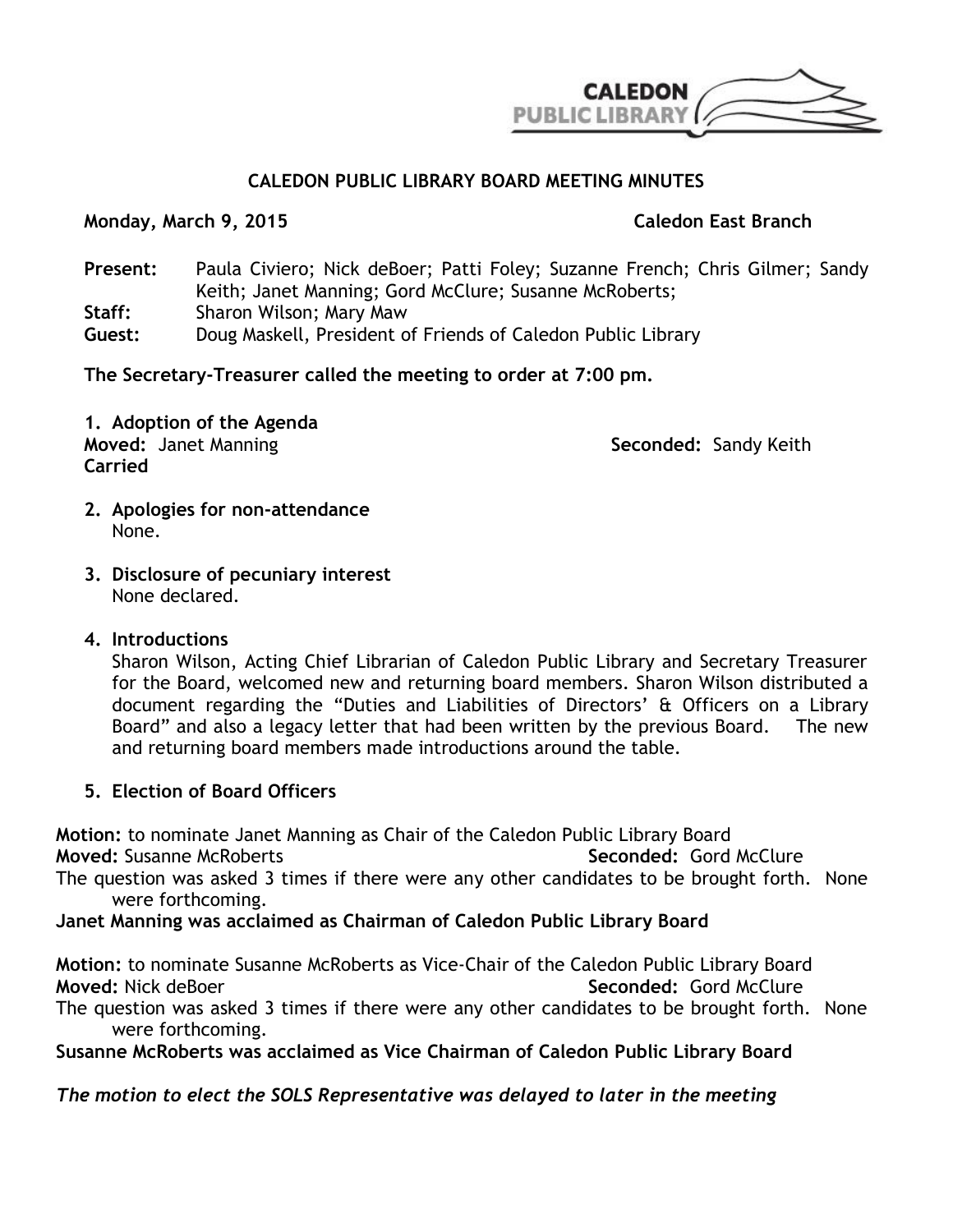## *6.* **Approval of the Minutes of the February 9, 2015 meeting Motion:** To approve the minutes of the February 9, 2015 meeting **Moved:** Nick deBoer **Seconded:** Susanne McRoberts **Carried**

*Patti Foley arrived at 7:25 pm.*

#### **7. Chief Librarian's Report**

The Chief Librarian's report including statistics were circulated.

- i. Consent Agenda The report included a recommendation to the Board to move to a consent agenda which would mean the Board would accept all the usual monthly items as a package.
- ii. Sharon Wilson requested a motion from the Board to close all Caledon Public Library branches for the annual staff forum to be held on May 29, 2015.
- **Motion:** To close all branches of Caledon Public Library on Friday May 29th, 2015 for the annual staff forum

**Moved:** Sandy Keith **Seconded:** Nick deBoer **Seconded:** Nick deBoer

#### **Carried**

- 
- iii. Schedule of Meetings A request was made to move the regularly scheduled meeting of the Board to the 3<sup>rd</sup> Monday of the month at the Caledon East Branch. The dates of forth coming meetings are as follows:

Monday, April 20, 2015

Monday, May 25, 2015 (changed due to Victoria Day)

Monday, June 22, 2015 (delayed one week at the request of the chair)

July and August 2015 (meeting to be called at the request of the chair)

**Motion:** To receive the Chief Librarian's Report including the change in the dates of the regularly meeting of the Board and to move forward with a consent agenda for future meetings

**Carried**

**Moved: Gord McClure**  $\qquad \qquad$  **Seconded: Sandy Keith** 

### **8. Treasurer's Report**

- i. Budget 2015 Sharon Wilson reported that the Caledon Public Library budget was passed by council on March 3, 2015. Thanks to a motion by Councillor deBoer, seconded by Councillor McClure, the Library's request to convert our Youth Services staff from part-time to full-time was supported. In the Capital budget monies will be set aside for a Term of Council project for a large branch library in Mayfield West.
- ii. Changes in signing authority The election of a new Library Board Chair precipitates an additional signature change in the library bank account. Another will need to be made when this Board selects a Chief Librarian

**Motion:** To accept the Treasurer's report as presented.

**Moved:** Susanne McRoberts **Seconded:** Paula Civiero

**Carried**